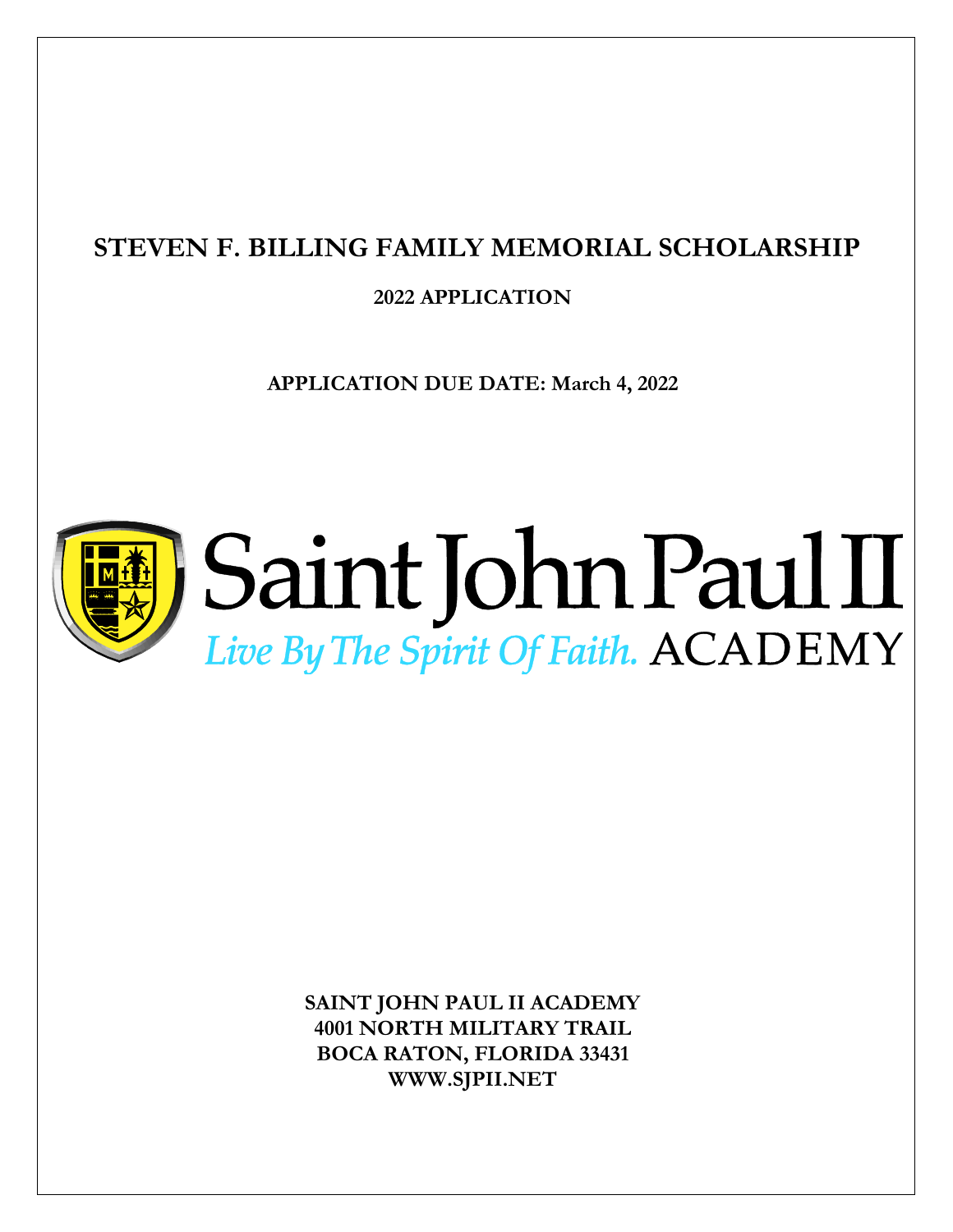**The Steven F. Billing Family Memorial Scholarship** provides a \$1,500.00 scholarship to a Saint John Paul II Academy student who demonstrates strong academic and leadership qualities.

#### **Who is an eligible applicant for the Steven F. Billing Family Memorial Scholarship?**

Enrolled at Saint John Paul II Academy A current Senior who has been accepted into College Has financial need Strong leadership presence on and off campus

#### **What criteria are used in evaluating the Steven F. Billing Family Memorial Scholarship applications?**

Eligibility is based on achievements in many areas. Students are required to submit an essay describing their future goals and aspirations and how their faith has allowed them to continue to pursue these goals:

1) Leadership Qualities 2) Academic Promise 3) Enthusiasm 4) Community Outreach and Involvement

#### **What restrictions are there on the use of the Billing Family Memorial Scholarship?**

Recipients must use the monetary award for college tuition and expenses.

#### **APPLICATION PROCEDURES**

All information requested on The Steven F. Billing Memorial Scholarship Application Form must be provided. Incomplete applications will not be considered.

**1. The Nominee's Autobiographical Essay:** Each applicant must submit a signed essay, not to exceed one single-spaced page. The essay will play a significant role in the selection process. Your essay should address the following:

**Leadership Qualities:** Inspiring or directing others; becoming a role model for your peers. Evidence of leadership qualities can be drawn from personal or academic experiences, including extra-curricular activities.

**Achievements:** Special skills and talents, creative or challenging activities that you have accomplished in your personal or academic life, such as artistic talent, public speaking and scientific or mathematical aptitude.

**Community Outreach:** Volunteer work performed that has benefited others such as the elderly, not for profit groups or agencies, schools, hospitals or community service agencies.

#### **2. Resume**

**3. Nomination and References (OPTIONAL):** Up to (2) letters of recommendation may be submitted with application.

======================================================================= **Assemble your application packet in the following order and use this as your checklist:**

The Steven F. Billing Memorial Scholarship Application \_\_\_

The Nominee's Autobiographical Essay \_\_\_

Resume that the set of the set of the set of the set of the set of the set of the set of the set of the set of the set of the set of the set of the set of the set of the set of the set of the set of the set of the set of t

Two (2) additional Letters of Recommendation (OPTIONAL) \_\_\_

**Application Due Date is March 4, 2022 – INCOMPLETE APPLICATIONS WILL NOT BE CONSIDERED**

#### **Return To:**

Saint John Paul II Academy School Counseling Department 4001 N. Military Trail Boca Raton, Florida 33431